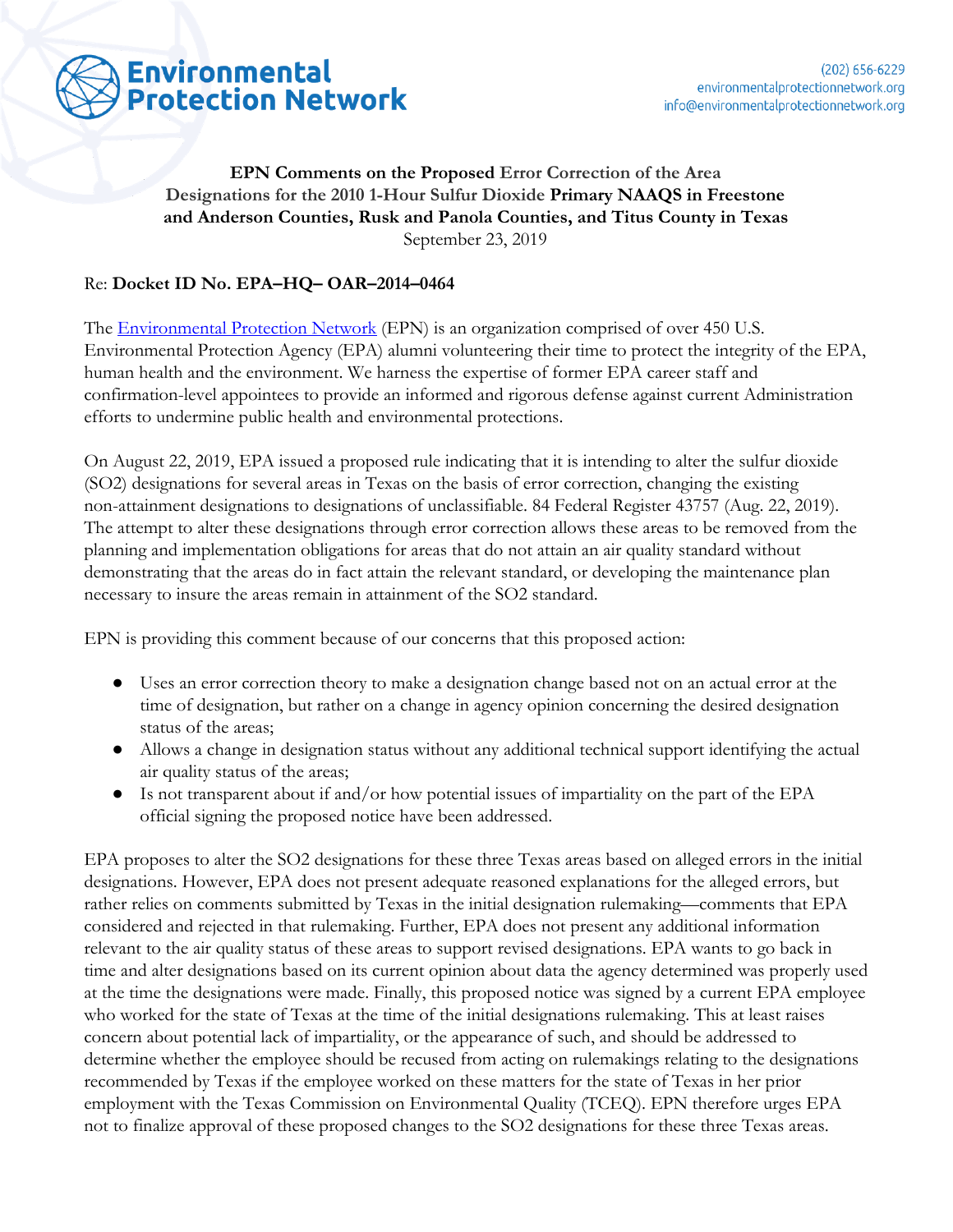#### **Background**

The history of the current SO2 designations is long and complicated. As noted in the proposed rule, after first invoking a statutory 1-year extension of the deadlines to designate areas, EPA published an initial round of SO2 designations for certain areas of the country on August 5, 2013 (referred to as ''Round 1'') (78 FR 47191). Following the initial designations, three lawsuits were filed against EPA in different U.S. District Courts, alleging the agency had failed to perform a nondiscretionary duty under the Clean Air Act (CAA) by not designating all portions of the country by the June 2, 2013, statutory deadline. The state of Texas was a plaintiff or plaintiff-intervenor in two of those cases. In one of those cases (Sierra Club and NRDC v. McCarthy, No. 13–cv–3953), the U.S. District Court for the Northern District of California on March 2, 2015, entered an enforceable order for EPA to complete the area designations by three specific deadlines according to the court-ordered schedule. The court order required EPA to designate areas containing sources meeting certain criteria—basically, certain very large sources, such as power plants—no later than July 2, 2016. The three Texas areas EPA designated that are the subject of this proposed action contained sources meeting those criteria. To meet the first court-ordered deadline for the next set of SO2 designations, EPA signed a final action including the designations for portions of Freestone and Anderson Counties, Rusk and Panola Counties, and Titus County, on November 29, 2016. 81 FR 89870 (December 13, 2016).

The court order allowed EPA to establish later dates for designations in areas that elected to establish new air quality monitoring networks or submit additional air quality modeling; however, the areas with large sources, including all three of the Texas areas covered by this proposed rulemaking, were required to be designated in 2016 based on the best data available to the agency at that time without regard to state desires concerning future modeling or monitoring. As further noted in the proposal, in 2016 EPA did not have any monitoring data concerning the three Texas areas. EPA did, however, have two sets of modeling data characterizing the Texas areas, one submitted by the state of Texas showing attainment and one submitted by Sierra Club showing nonattainment. 84 FR 43759. In the 2016 rulemaking, EPA determined that the modeling submitted by Texas was not acceptable as it did not follow EPA modeling guidelines. However, EPA concluded at that time that the modeling submitted by Sierra Club was in compliance with EPA modeling guidance and thus appropriate for use in the SO2 designations. See the SO2 NAAQS Designations Modeling Technical Assistance Document at

<https://www.epa.gov/sites/production/files/2016-06/documents/so2modelingtad.pdf>. EPA also clarified at the time that even for states that planned to establish future monitoring networks and believed that all designations should be based on monitoring data, designations would be done based on whatever monitoring or modeling data were available to EPA in 2016 for the areas with large sources, such as the three Texas areas, as required by the consent decree. 84 FR 43761.

The State of Texas and other parties filed petitions for judicial review of these final designations and also filed a petition with EPA asking the agency to reconsider its decisions. On September 21, 2017, EPA responded that it intended to undertake an administrative action to revisit the nonattainment designations.

#### **Discussion**

#### **1. Improper use of error correction to reverse designations**:

EPA provides two bases for claiming that there was an error back in 2016 when these designations were finalized; neither one amounts to an error.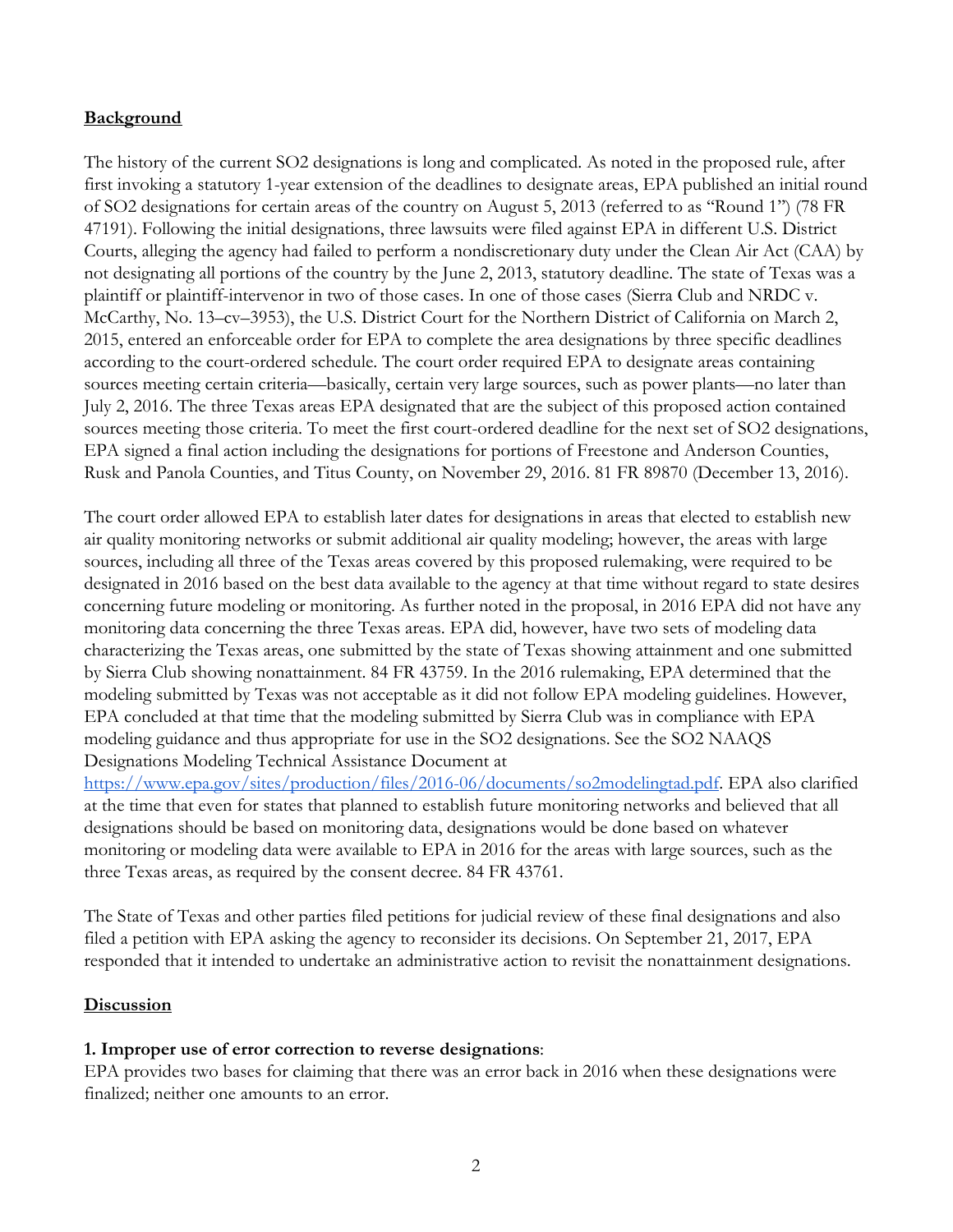Error correction can be a viable ground for EPA action and has been used occasionally with respect to designations in the past. However, error correction requires that there be an actual error at the time of the initial EPA action and that the error continues to the present time. Error correction should not be used in cases where current EPA officials simply disagree with a past EPA action and would have acted differently if they had been in charge at an earlier date. EPA is of course free to change its mind about matters, but would need to provide adequate technical support for any changed action rather than merely asserting that an error had been made in the past.

In this case, EPA concluded in 2016 that the Sierra Club modeling was consistent with EPA modeling requirements and was sufficiently reliable to support these designations. It responded, at that time, to concerns raised by other parties about the reliability of that modeling. In its proposed error correction, EPA did not do any additional modeling or analysis to rebut the 2016 modeling, but now belatedly highlights potential inadequacies in the modeling, which it alleges are now sufficient to retroactively reject that modeling as a basis for designation. However, similar comments submitted by the state of Texas and certain Texas utilities at the time of initial designation were rejected by EPA at that time as not undermining the validity of the 2016 modeling. 81 FR 89873. This is not an error correction; this is wanting the substantive analysis to come out another way.

EPA claims as a further basis for the error correction that it should have relied more heavily on the state of Texas' desire to rely on future monitoring data. However, under the applicable court ordered deadline, EPA did not have the discretion to delay designations for these areas containing large SO2 emitting sources but was required to designate based on the best available data. The fact that Texas might like to monitor in the future does not undermine the fact that available modeling data meeting EPA modeling guidance clearly demonstrated that the three Texas areas were violating the SO2 standards.

EPA might argue that for two of the areas, the power plants that were the main sources of SO2 emissions have permanently suspended operations and their operating permits voided, or soon will be voided, and thus the emissions that would have been responsible for potential SO2 violations can no longer do so. While that may be factually correct, there is an appropriate route to return those areas to attainment status: redesignate them using the CAA provided process (which would be straightforward if the main source of emissions is no longer legally permitted to operate). To use the error correction process may seem a quicker way to get to the same result, but it is an inappropriate use of that process and can lead to future abuses. And, we note, in the third area—Rusk County—the power plant continues to operate.

#### **2. Lack of technical information regarding attainment status**:

EPA relies on an error correction theory to change the designation of these areas merely by raising potential concerns about the modeling relied on in 2016, concerns similar to those that were raised to EPA and rejected in the designation rulemaking. EPA has not provided any additional modeling or monitoring data relating to the attainment status of the three Texas areas to support changing the designations. In assigning a designation of unclassifiable to these areas, EPA is asserting that it has no available data to characterize the air quality status of these areas. However, the fact that the current EPA Administration does not like the results of the 2016 modeling does not mean that the modeling no longer shows that the areas do not attain the SO2 standard. The potential shortcomings in the data identified in the proposal do not change the bottom line that the modeling followed EPA's modeling guidance, and no other modeling data reaching any other result have been presented.<sup>1</sup>

<sup>&</sup>lt;sup>1</sup> We note that TCEQ has located an SO2 monitor in Rusk County, near the Martin Lake facility. That monitor has been operating since 2017, so does not yet have three full years of data by which to assess the area's compliance with the SO2 NAAQS.